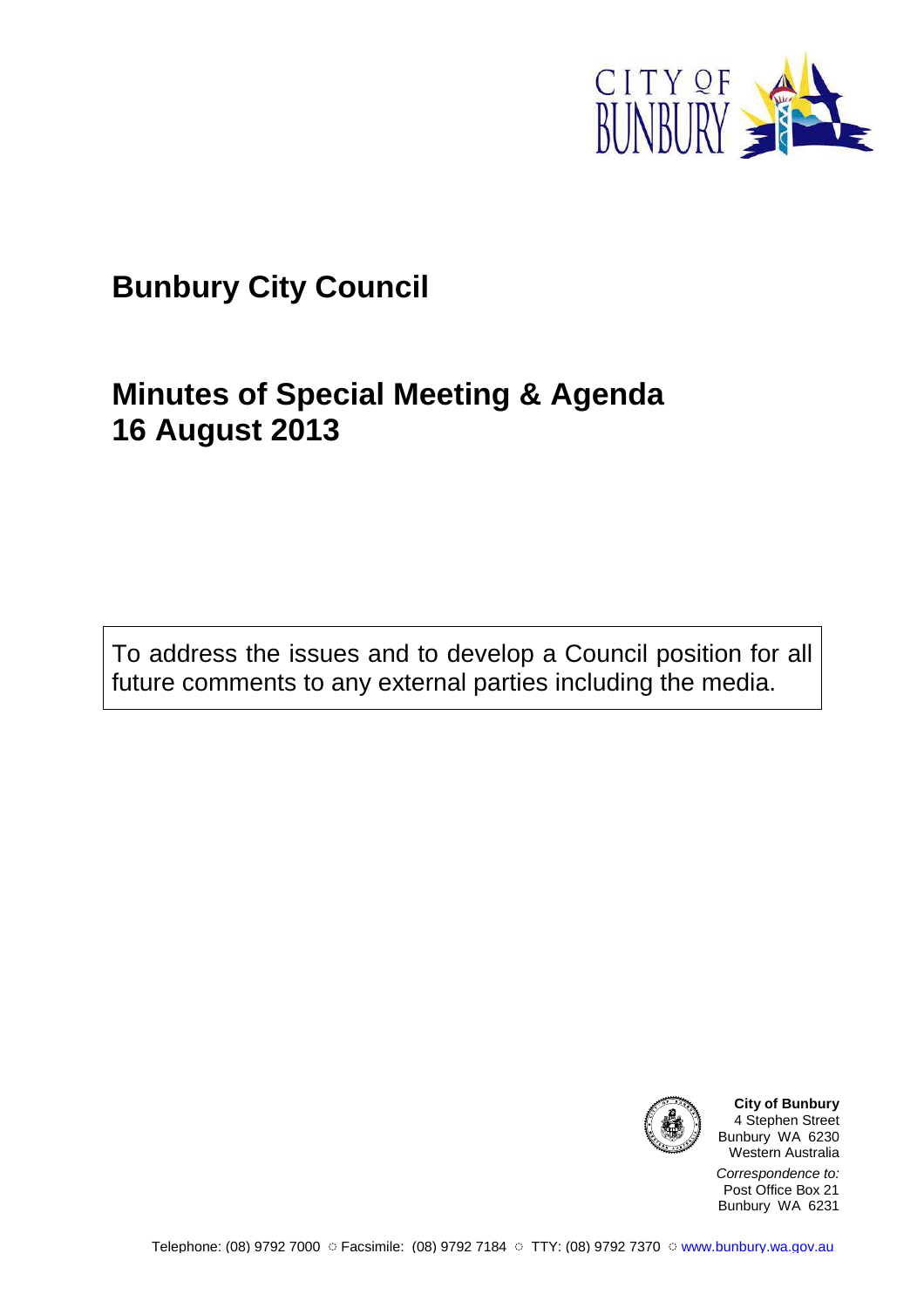# Table of Contents

| Item No | <b>Subject</b> | Page |
|---------|----------------|------|
|         |                |      |
| 1.      |                |      |
| 2.      |                |      |
| 3.      |                |      |
| 4.      |                |      |
| 4.1     |                |      |
| 6.      |                |      |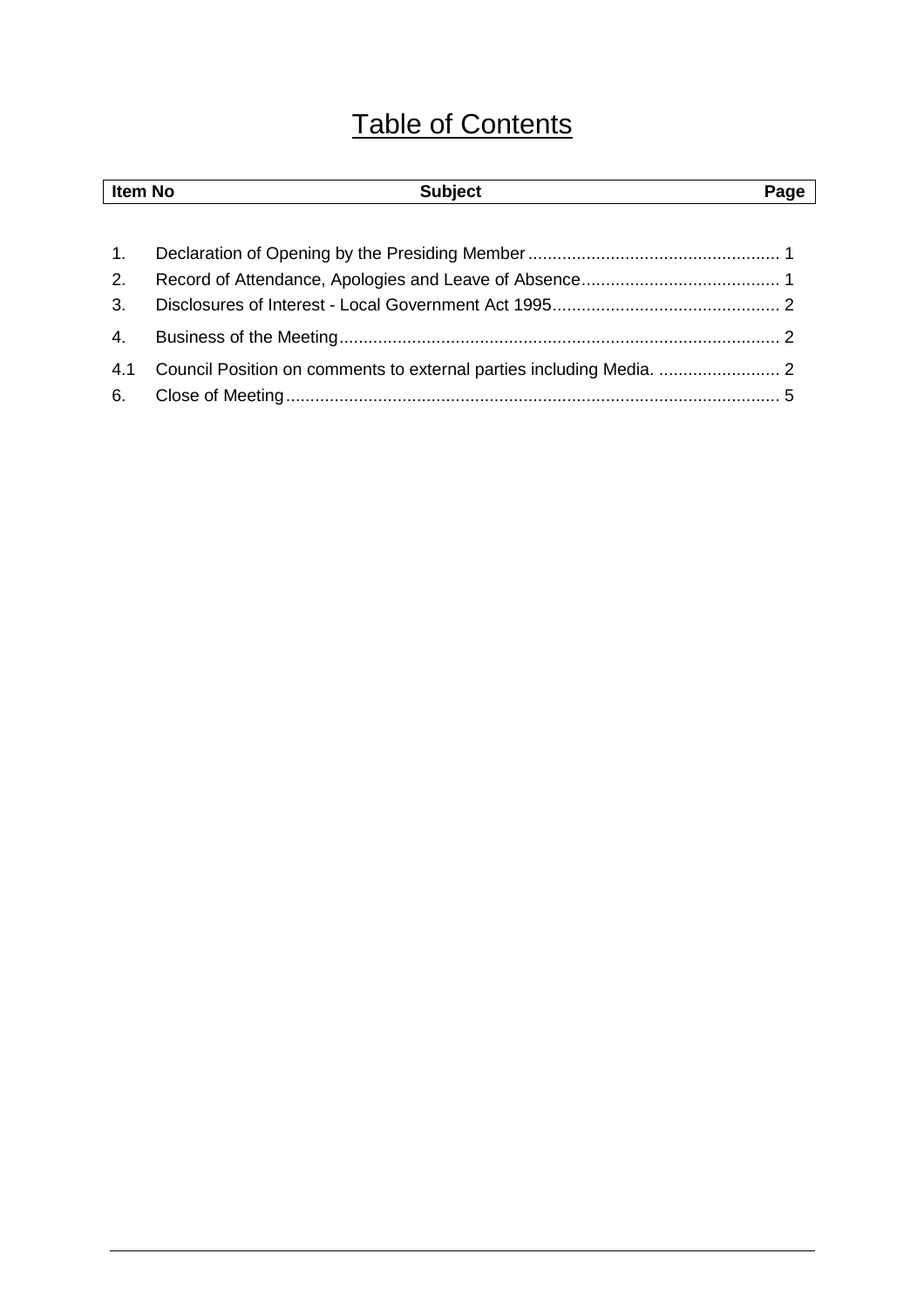

# **Bunbury City Council Minutes of Special Meeting**

Minutes of a Special Meeting of the City of Bunbury Council held in the Council Chambers, City of Bunbury Administration Building, 4 Stephen Street Bunbury on Friday 16 August 2013.

## **Minutes**

#### **16 August 2013**

**NOTE: These minutes are subject to confirmation at the next Ordinary Meeting of the Council.** 

#### **1. Declaration of Opening by the Presiding Member**

Deputy Mayor, Councillor Craddock, declared the meeting open at 10.39am.

#### **2. Record of Attendance, Apologies and Leave of Absence**

| Present:                                       |                                     |  |  |  |
|------------------------------------------------|-------------------------------------|--|--|--|
| <b>Council Members</b>                         |                                     |  |  |  |
| <b>Presiding Member:</b>                       | Deputy Mayor, Councillor S Craddock |  |  |  |
| Members:                                       | His Worship the Mayor, Mr D Smith   |  |  |  |
|                                                | <b>Councillor R Slater</b>          |  |  |  |
|                                                | <b>Councillor S Morris</b>          |  |  |  |
|                                                | <b>Councillor K Steele</b>          |  |  |  |
|                                                | <b>Councillor B Kelly</b>           |  |  |  |
|                                                | <b>Councillor N McNeill</b>         |  |  |  |
|                                                | <b>Councillor M Cook</b>            |  |  |  |
| <b>Executive Leadership Team (Non-Voting):</b> |                                     |  |  |  |
| <b>Chief Executive Officer</b>                 | Mr A Brien                          |  |  |  |
| <b>Director Community and Customer</b>         | Ms S Addison-Brown (arrived at      |  |  |  |
| <b>Services</b>                                | 11.48pm)                            |  |  |  |
| <b>Director Corporate Services</b>             | Mr W Wright                         |  |  |  |
| Director Planning and Development              | Mr B Karaszkewych                   |  |  |  |
| <b>Services</b>                                |                                     |  |  |  |
| <b>Director Works and Services</b>             | Mr P Harris                         |  |  |  |
| <b>Council Officers (Non-Voting):</b>          |                                     |  |  |  |
| <b>Executive Assistant to CEO</b>              | Ms F Quinn                          |  |  |  |
| <b>Administration Officer Corporate</b>        | Ms N Hribar                         |  |  |  |
| <b>Others (Non-Voting)</b>                     |                                     |  |  |  |
| Members of the Public                          | 5 (arrived at 12.25pm)              |  |  |  |
| <b>Members of the Press</b>                    | 3 (arrived at 12.25pm)              |  |  |  |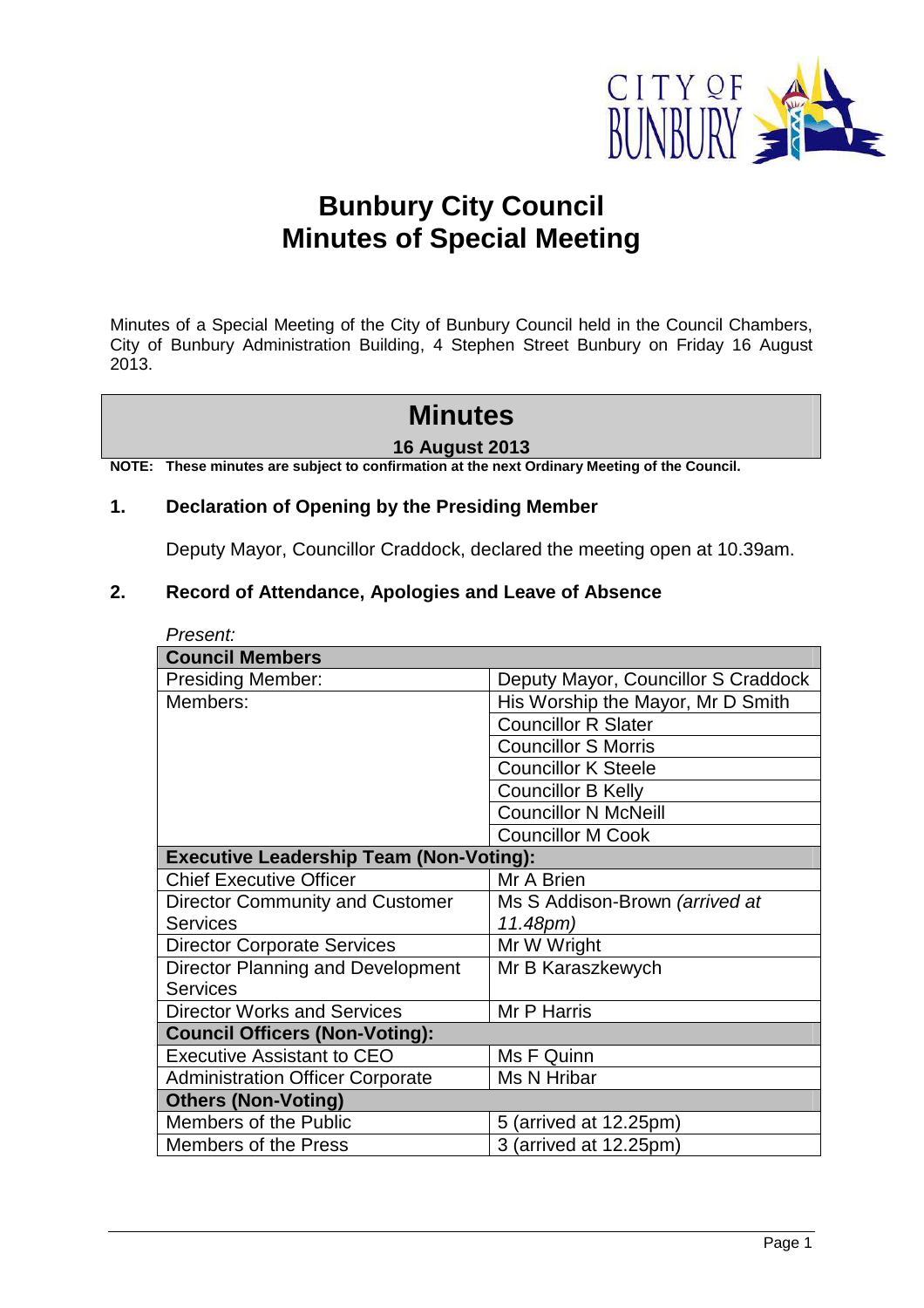#### Apologies:

Councillors Leigh, Jones, Prosser, Steck were an apology for the meeting.

#### Leave of Absences:

Nil

## **3. Disclosures of Interest - Local Government Act 1995**

Nil.

### **4. Business of the Meeting**

The purpose of the meeting is to address the issues and to develop a Council position for all future comments to any external parties including the media.

Cr Steele moved, Cr Cook seconded, that the meeting go behind closed doors as the matter is to discuss confidential correspondence.

The Deputy Mayor put the motion to the vote and was CARRIED votes 7 "for" / 1 vote "against".

It was requested that the votes be recorded as follows:

For: Deputy Mayor Cr Craddock, Cr Slater, Cr Steele, Cr Kelly, Cr McNeill, Cr Cook, Cr Morris

Against: Mayor D Smith

#### **4.1 Council Position on comments to external parties including Media.**

| <b>File Ref:</b>                       |                                       |
|----------------------------------------|---------------------------------------|
| Applicant/Proponent:   Internal Report |                                       |
| Author:                                | Andrew Brien, Chief Executive Officer |
| <b>Executive:</b>                      | Andrew Brien, Chief Executive Officer |
| <b>Attachments:</b>                    | <b>Confidential Report CRUSC-1</b>    |

A confidential report and recommendation has been circulated to members **under separate cover** (Confidential Report CRUSC-1)

This report is confidential in accordance with Section 5.23(2)(b) of the Local Government Act 1995, which also permits the meeting to be closed to the public for business relating to the following:

The personal affairs of any person.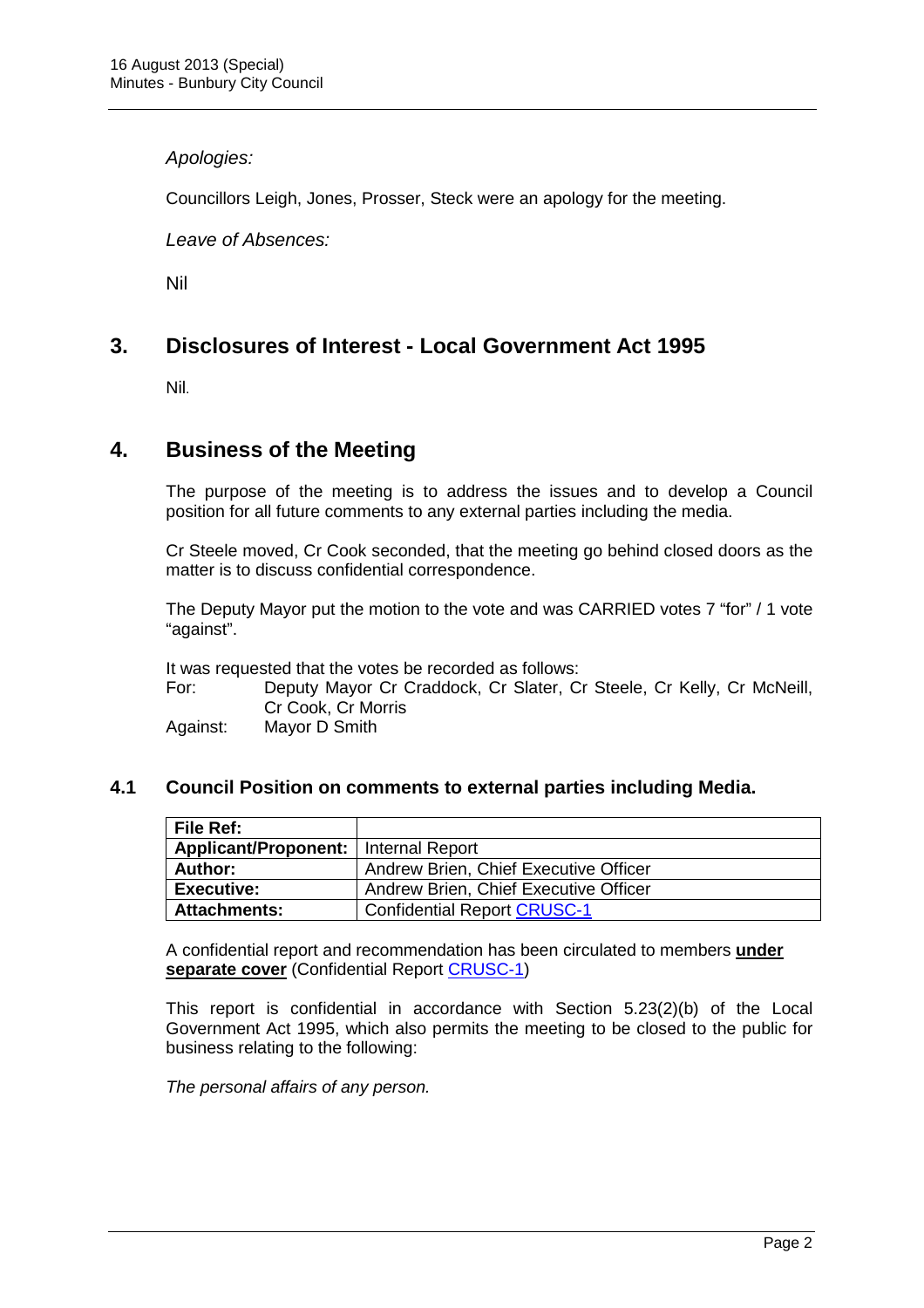#### **Outcome – Special Council Meeting 16 August 2013**

The following motion was then moved Cr Steele, seconded Cr Slater "That Standing Orders be suspended to allow for discussions"

The Deputy Mayor put the motion to the vote and was CARRIED votes 7 "for" / 1 vote "against".

It was requested that the votes be recorded as follows:

For: Deputy Mayor Cr Craddock, Cr Slater, Cr Steele, Cr Kelly, Cr McNeill, Cr Cook, Cr Morris Against: Mayor D Smith

The following motion was then moved Cr Steele, seconded Cr Cook

"That the confidential meeting be recorded"

The Deputy Mayor put the motion to the vote and was CARRIED votes 8 "for" / Nil votes "against".

Cr Slater moved, Cr Craddock seconded the following motion:

- 1. That Council requests the Mayor not to make any further media comments on behalf of Council prior to the Council election due on October 19 2013.
- 2. That all media statements on behalf of Council prior to the election be by the CEO.
- 3. That the media be advised the Mayor has agreed not to speak on behalf of Council until after the election if this motion is passed.

During the discussion of the item the mover and seconder were asked to agree to amending the recommendation to read as follows:

- 1. That Council requests the Mayor not to make any further media comments on behalf of Council prior to the Council election due on October 19 2013.
- 2. That Councillors note that under section 2.8 of the Local Government Act 1995 they are not permitted to speak on behalf of Council.
- 3. That all media statements on behalf of Council prior to the election be by the CEO.
- 4. That the media be advised the Mayor has agreed not to speak on behalf of Council until after the election if this motion is passed.

This amendment was agreed to.

It was requested that the vote on the motion be taken in separate parts.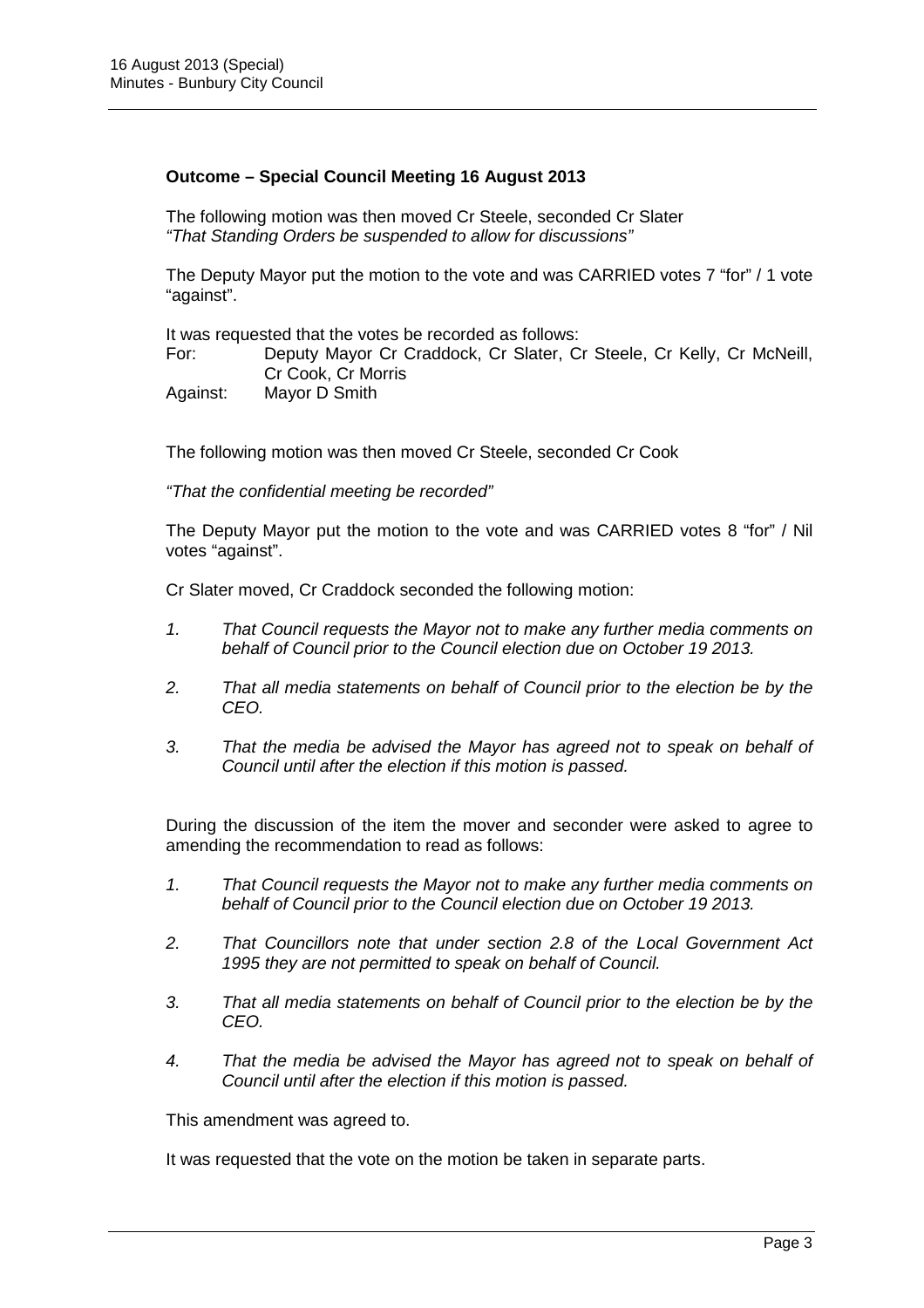The following motion was then moved Cr McNeill, seconded Cr Cook:

"That Standing Orders be resumed"

The Deputy Mayor put the motion to the vote and was CARRIED votes 8 "for" / Nil votes "against".

The Deputy Mayor put the motion (as amended) to the vote in separate parts and the outcomes were adopted to become the Council's decision on the matter.

- Point 1: CARRIED votes 7 "for" / 1 vote "against". The Mayor requested his vote be recorded against.
- Point 2: CARRIED votes 8 "for" / Nil votes "against".
- Point 3: CARRIED votes 7 "for" / 1 vote "against". The Mayor requested his vote be recorded against.
- Point 4: CARRIED votes 8 "for" / Nil votes "against".

#### **Council Decision 257/13**

- **1. That Council requests the Mayor not to make any further media comments on behalf of Council prior to the Council election due on October 19 2013.**
- **2. That Councillors note that under section 2.8 of the Local Government Act 1995 they are not permitted to speak on behalf of Council.**
- **3. That all media statements on behalf of Council prior to the election be by the CEO.**
- **4. That the media be advised the Mayor has agreed not to speak on behalf of Council until after the election if this motion is passed.**

CARRIED

Cr Slater moved, Cr Steele seconded the following motion:

"Council advise the CCC and the Department of Local Government that Council is investigating the anonymous correspondence received by Councillors and will refer it to Council's Assessment Officer."

The Deputy Mayor put the motion to the vote and it was adopted to become Council's decision on the matter.

**Council Decision 258/13** 

**Council advise the CCC and the Department of Local Government that Council is investigating the anonymous correspondence received by Councillors and will refer it to Council's Assessment Officer.** 

**CARRIED** 8 votes "for"/ Nil votes "against".